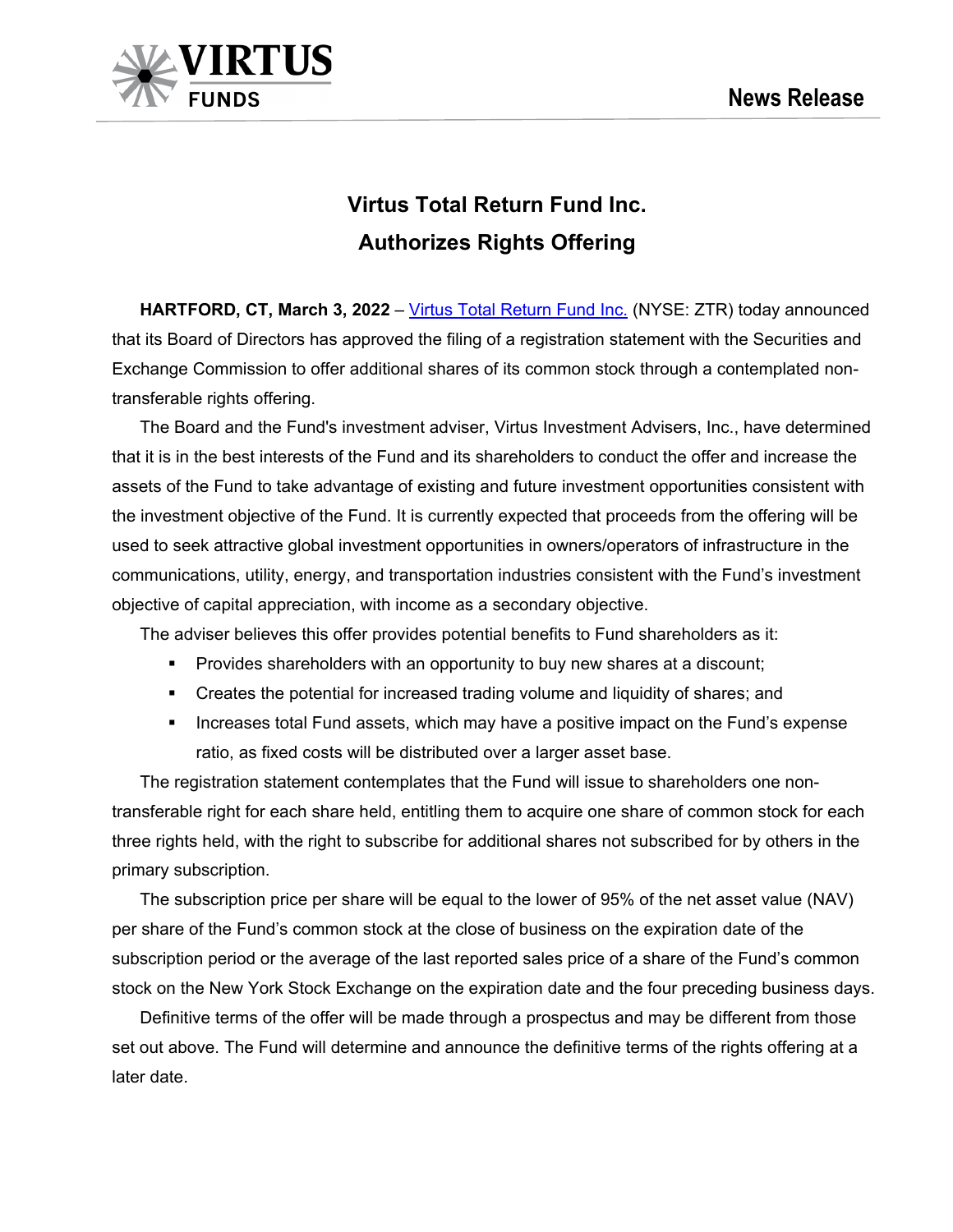#### **About the Fund**

[Virtus Total Return Fund](https://www.virtus.com/products/virtus-total-return-fund) Inc. is a diversified closed-end fund whose investment objective is capital appreciation, with income as a secondary objective. Virtus Investment Advisers, Inc. has been the investment adviser since 2016, and [Duff & Phelps Investment Management Co.](https://www.virtus.com/investment-partners/duff-and-phelps-investment-management-co) and Newfleet [Asset Management, LLC](https://www.virtus.com/investment-partners/newfleet-asset-management-llc) have been subadvisers to the Fund since December 9, 2011.

For more information on the Fund, contact shareholder services at (866) 270-7788, by email at [closedendfunds@virtus.com,](mailto:closedendfunds@virtus.com) or through the [closed-end fund](https://www.virtus.com/our-products/individual-investors/closed-end-funds#/share_class_id.16/type.daily/relation.nav) section of [www.virtus.com.](http://www.virtus.com/)

### **Fund Risks**

An investment in a fund is subject to risk, including the risk of possible loss of principal. A fund's shares may be worth less upon their sale than what an investor paid for them. Shares of closed-end funds may trade at a premium or discount to their net asset value. Investing in foreign securities subjects the portfolio to additional risks such as increased volatility, currency fluctuations, less liquidity, and political, regulatory, economic, and market risk. A portfolio that focuses its investments in infrastructure-related companies affecting their business or operations such as local economic and political conditions, regulatory changes, and environmental issues. For more information about each Fund's investment objective and risks, please see the Fund's annual report. A copy of the Fund's most recent annual report may be obtained free of charge by contacting "Shareholder Services" as set forth at the bottom of this press release.

## **About Duff & Phelps Investment Management Co.**

[Duff & Phelps Investment Management Co.](https://www.dpimc.com/) has more than 35 years of experience managing investment portfolios, including institutional separate accounts and open- and closed-end funds investing in utilities, master limited partnerships (MLPs), infrastructure, and real estate investment trusts (REITs). For more information, visit [www.dpimc.com.](http://www.dpimc.com/)

#### **About Newfleet Asset Management**

[Newfleet Asset Management,](https://www.newfleet.com/) an affiliated manager of Virtus Investment Partners, provides comprehensive fixed income portfolio management in multiple strategies. The Newfleet Multi-Sector Strategies team that manages the Virtus Total Return Fund Inc. leverages the knowledge and skill of investment professionals with expertise in every sector of the bond market, including evolving, specialized, and out-of-favor sectors. The team employs active sector rotation and disciplined risk management to portfolio construction, avoiding interest rate bets, and remaining duration neutral to each strategy's stated benchmark. For more information, visit [www.newfleet.com.](http://www.newfleet.com/)